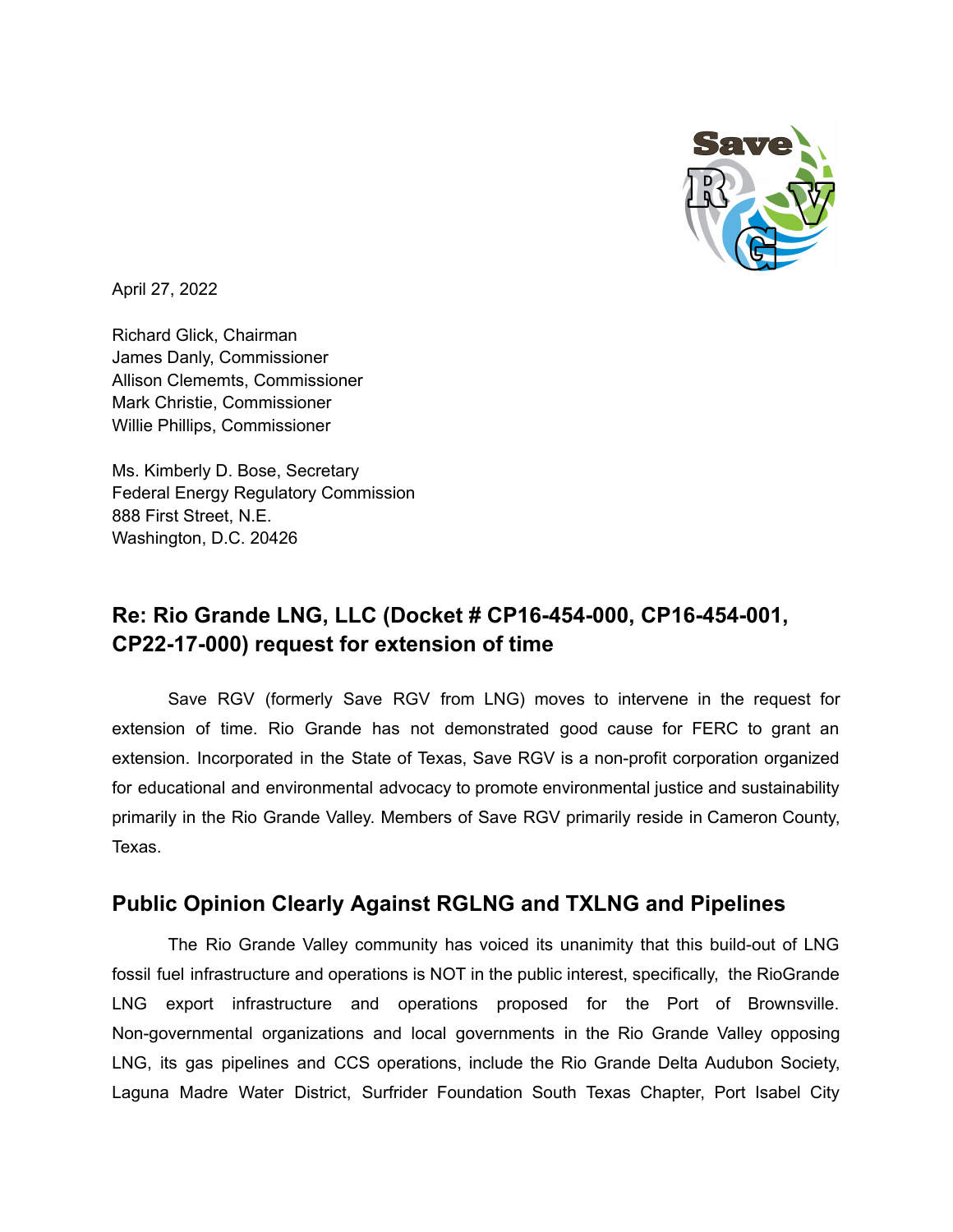Commission, South Padre Island Business Owners Association, Laguna Vista Town Council, South Padre Island City Commission, Rio Grande Valley Hispanic Chamber of Commerce, Save RGV (formally Save RGV From LNG), Lower Rio Grande Valley Sierra Club Group, Port Isabel Economic Development Council, Point Isabel School Board, Friends of Laguna Atascosa National Wildlife Refuge, Friends of the Wildlife Corridor, Defenders of Wildlife, Cameron County Democratic Party, and the Hidalgo Democratic Party.

The Rio Grande LNG project is not in the public interest, and extending its deadline will not change that. None of the project's product (LNG) is for local use, consumption or benefit. Incentivizing increased drilling, fracking, gathering, piping, purification & refrigeration of natural gas, with their associated methane leakages is not in the public interest. Filling in wetlands and destroying natural wildlife habitat is not in the public interest. Large-scale air emissions of 2.5 particulates, NOx & VOC's is not in the public interest. Heavy petrochemical industrialization in a greenfield and tourism-dependent area is not in the public interest. Destroying a Native American archeological site (Garcia Pasture) is not in the public interest. Allowing new fossil fuel infrastructure build-out with its 25-30 year lifespan of GHG emissions is not in the public interest, the national interest, or in the interest of maintaining a livable planet.

## **Misleading Claims by RG LNG**

In Rio Grande's application for a tax abatement with Cameron County, TX, Rio Grande states, "customers have delayed entering into long term commitments due to an over supply of LNG in the global market, while low, volatile oil prices further threaten LNG prices.<sup>1</sup> Rio Grande LNG also states in their tax abatement application that "over-supply in the global oil market also drives down LNG pricing and discourages customers from entering into long term purchase contracts." <sup>2</sup> Rio Grande has recognized an over-supply of LNG and projected challenges in acquiring long term contracts in 2017. Rio Grande LNG, in their tax abatement agreement, had set a deadline to start construction in October of 2020. Their claim of COVID-19 being the cause of their inability to secure long term contracts is deceptive and false.

Rio Grande set deadlines for their FID in early 2017, 2019, 2020, then in 2021 before COVID lockdowns, projecting confidence in their operations, and made misleading public

<sup>1</sup> Rio Grande Tax Abatement Application to Cameron County p7

<sup>2</sup> Rio Grande Tax Abatement Application to Cameron County p7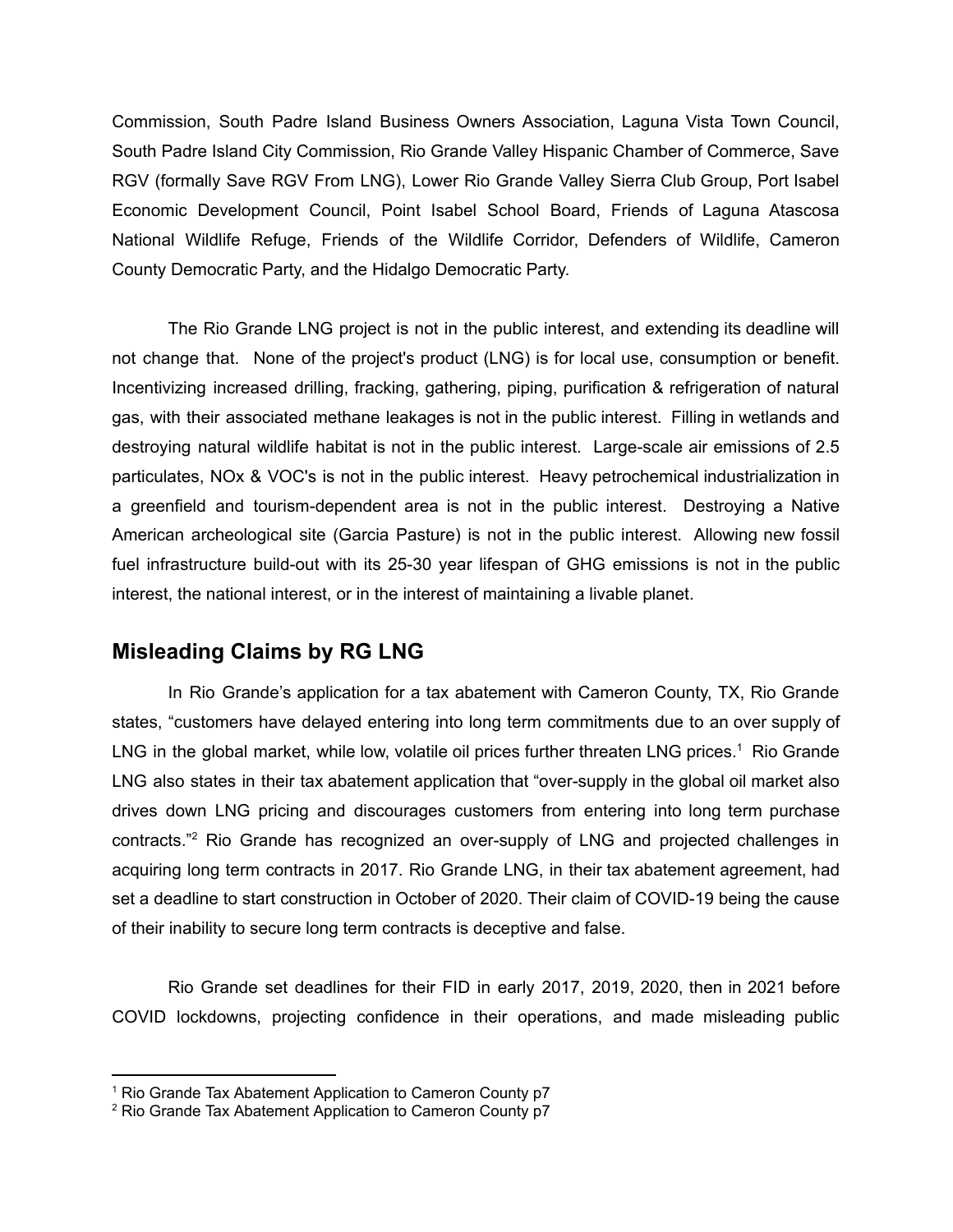statements in press releases, e.g., that their project was shovel ready.<sup>3</sup> Furthermore, regarding COVID, Rio Grande LNG stated:

…(T)he long-term fundamentals of the global LNG market and the Permian and Eagle Ford producing basins that will supply RGLNG have not changed. NextDecade continues to progress (sic) LNG opportunities with a significant number of prospective LNG customers… reflect the global nature of the LNG business and with U.S. producers interested in supplying natural gas to RGLNG… plan for negotiating this potential logistical hurdle should be specified.<sup>4</sup>

This is yet another example of Rio Grande LNG's incoherence, lack of transparency and integrity, misleadingly overselling the need for their project in a market of oversupply.

Other agreements and deadlines are not addressed in Rio Grande's request for extension, which further demonstrates their lack of viability and illogic. The Rio Bravo Pipeline was sold to Enbridge, which holds the option to sell the pipeline back, if RGLNG's FID is not made by the end of 2023. The initial tax abatement deadline was missed and Rio Grande LNG had to pay penalties to Cameron County including \$200,000 for every year after 09/18/2023. RGLNG's multiple amendments with Bechtel and contract expiration date in July, 2022.

Since RGLNG's last request for an extension, the market has demonstrated that there is little to no demand or need for Rio Grande LNG's project. FERC, in denying Rio Grande LNG's request for an extension, would be consistent with its mission to "assist consumers in obtaining reliable, safe, secure, and economically efficient energy services at a reasonable cost through appropriate regulatory and market means, and collaborative efforts." Renewables are a safer option.

## **Dubious Claims by RGLNG of Future Market Demand and Conflicting Public Interest**

Since 2014, Rio Grande LNG has consistently communicated a misleading narrative of a great need for LNG and the need for their project. They addressed this false narrative to FERC, the state of Texas, and the community of the Rio Grande Valley. However, their narrative contradicts consistent avoidance of their FID, push-backs on construction timelines, and missed

<sup>&</sup>lt;sup>3</sup> "NextDecade Provides Corporate Update, Confirms Capital Resources Sufficient to Sustain Operations Through Year-End 2021," Business Wire,

https://www.businesswire.com/news/home/20200518005303/en/).

<sup>&</sup>lt;sup>4</sup> "NextDecade Provides Corporate Update, Confirms Capital Resources Sufficient to Sustain Operations Through Year-End 2021," Business Wire,

https://www.businesswire.com/news/home/20200518005303/en/).